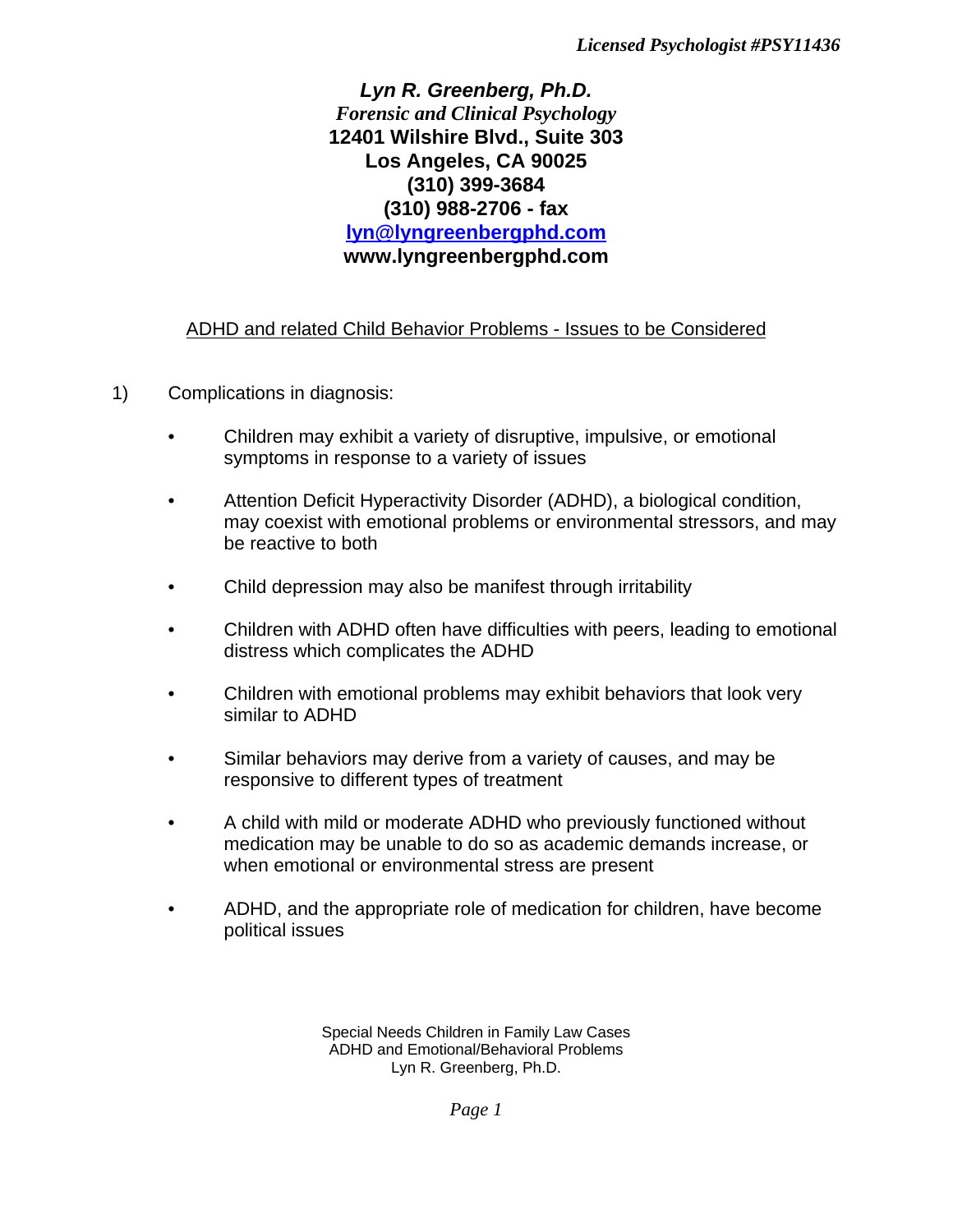- Poor parenting, and parental difficulty in limit setting, may complicate all of these issues. Children's behavior may be different in different settings, despite the presence of ADHD. Assessment of behavior in various settings, and by various observers, is essential
- 2) School difficulties may lead to referral and increase pressure for medication
- 3) Treatment is not an exact science trials of various medications, and interventions, may need to be attempted
- 4) Resource issues:
	- Some children qualify for special education assessment or services
	- Groups for children of divorce are offered by some school systems, some HMO's. May also be available at moderate cost in the community.
	- Community groups, CHADD http://www.chadd.org
	- Direct parents to make specific inquiries re available resources and report back, or consider appointment of minor's counsel
	- Assess priorities some parents who claim inability to afford treatment can nevertheless fund litigation
	- Consider specialty assessment based on insurance or regular care providers, custody evaluator to integrate reports and address custody issues
- 5) Key Questions to Ask:
	- Were these concerns raised before the parental separation?
	- Does either parent, or a sibling, have a history of Attention Deficit Disorder, learning disabilities, or similar problem?
	- Does the child have a history of other emotional or behavioral problems?
	- What prompted the referral to the pediatrician or therapist?
	- Was the child's regular pediatrician consulted? Was adequate appointment time scheduled?
	- How many physicians were consulted?
	- Were both parents involved? Was information sought from both parents?
	- What was the assessment process?
	- How is the child functioning in school? Has a school assessment or IEP been requested? Were both parents involved? What were the results?

Special Needs Children in Family Law Cases ADHD and Emotional/Behavioral Problems Lyn R. Greenberg, Ph.D.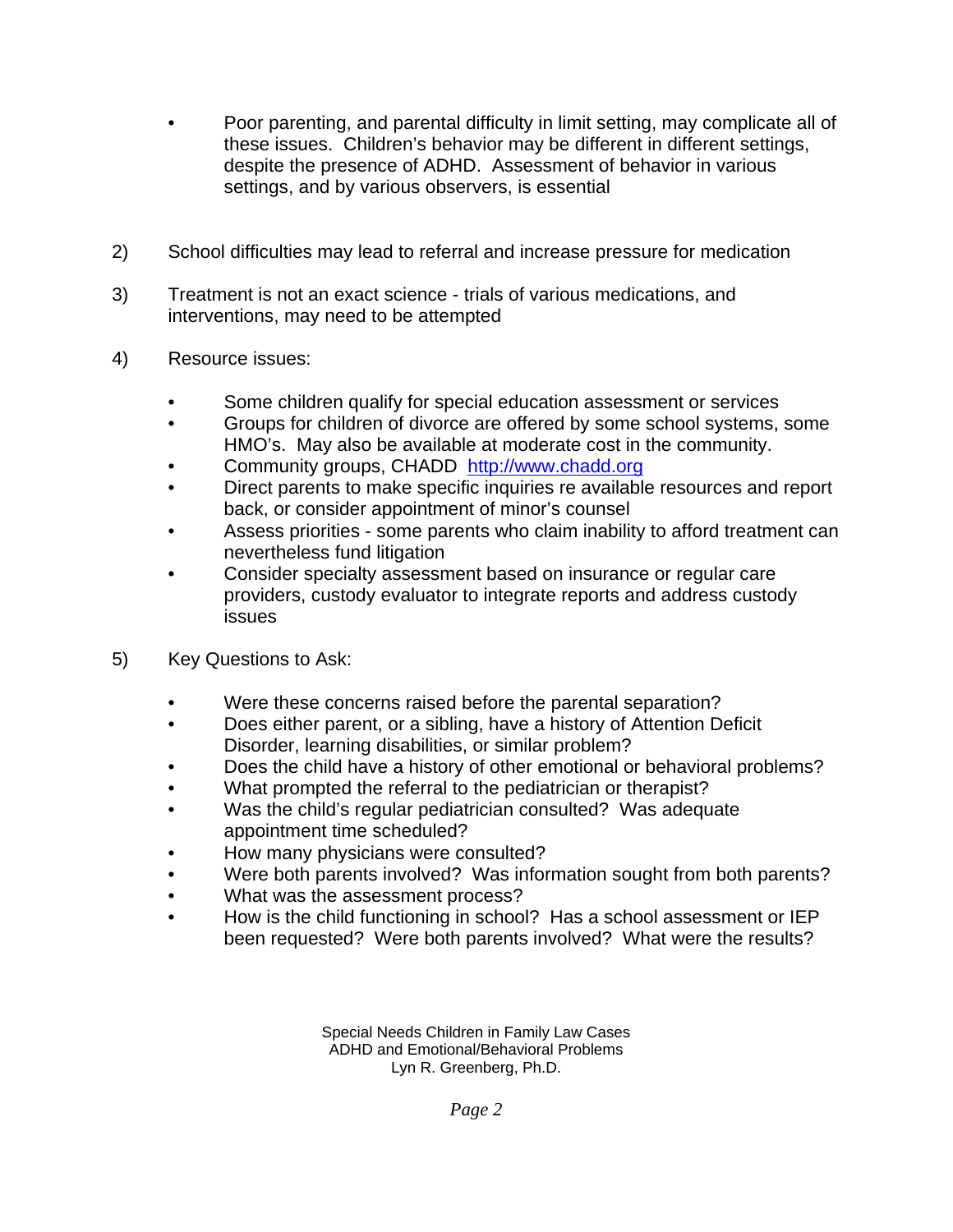- **Exactly what has the pediatrician recommended?** If medication has been prescribed, is it part of an ongoing plan, or a brief trial pending further evaluation?
- Has the child been in therapy?
- Have both parents been involved in treatment?
- 5) Key Questions to Ask (cont.):
	- What is the focus of the child's treatment? (The more severe or biological the problem, the greater the importance of behavioral interventions.)
	- What recommendations, besides medication, have been made to the parents?
	- How well have the parents cooperated with those recommendations?
	- What is the follow up plan?
- 6) Consider the risks of not treating
	- Treatment plans must be considered based on the risks and benefits of the proposed treatment, as well as the risks/benefits of not providing treatment
	- Children with untreated ADHD may experience greater difficulties with learning, peer relationship, conduct disorders
	- Children with untreated depression or emotional disorders may remain symptomatic or fail to learn the coping skills necessary for successful adjustment
	- If parents are in dispute regarding medication, psychotherapy, or other interventions, request a letter from the treatment provider:
		- Assessment (even if preliminary)
		- Recommended treatment or assessment plan
		- Risks of treating, risks of failing to treat
- 7) Considerations in parenting plans
	- General parenting recommendations, such as consistency and emotional responsiveness, may have varying definitions
	- Single parenting of these children may be overwhelming; shared responsibility may make both parents more effective
	- Consistency of contact with both parents may aid emotional issues, if relationships are healthy
	- Parents may need to participate in parent education, family counseling

Special Needs Children in Family Law Cases ADHD and Emotional/Behavioral Problems Lyn R. Greenberg, Ph.D.